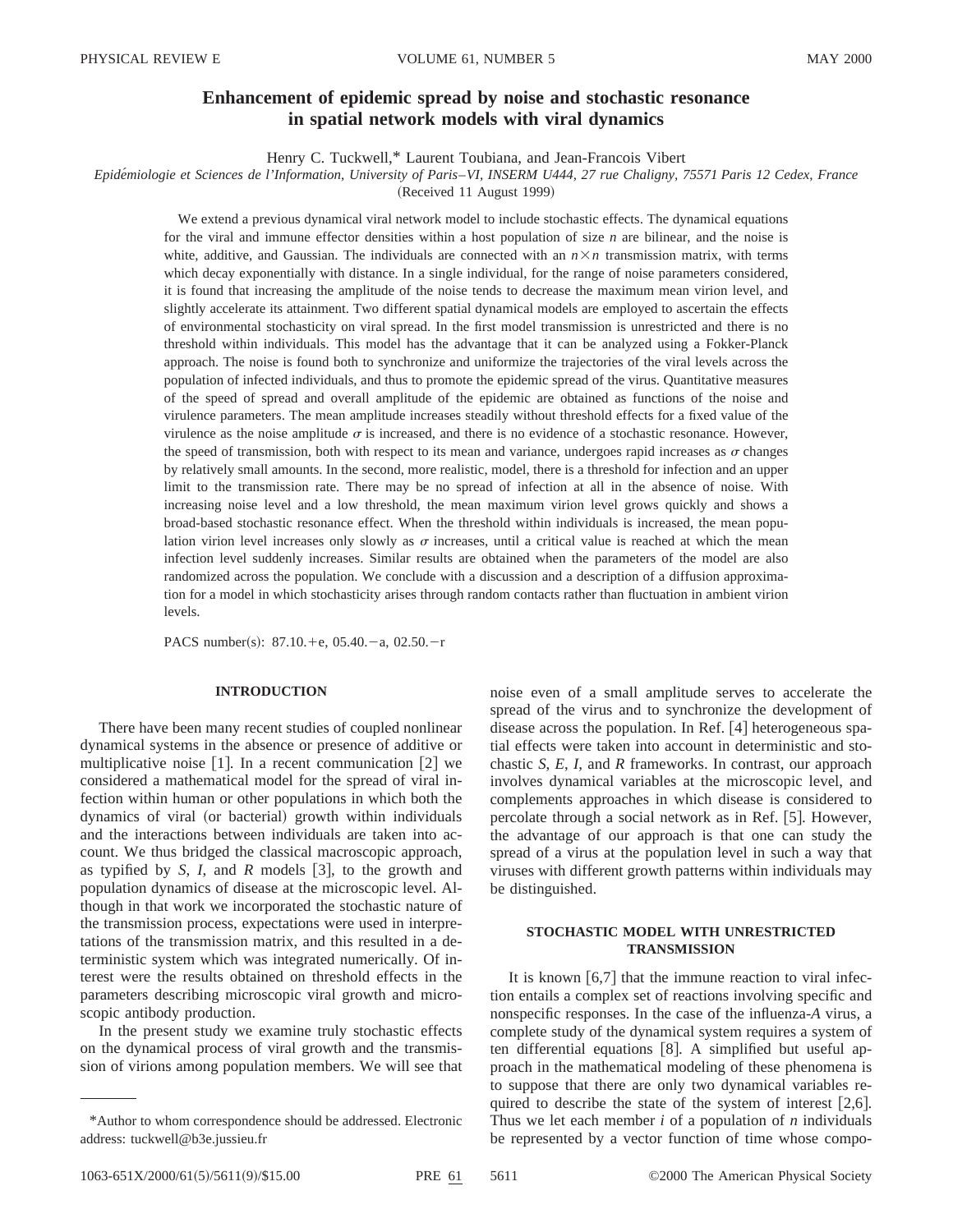nents are effector numbers  $A_i(t)$  and the virion level  $V_i(t)$ . The term ''effector'' is used to incorporate the gamut of host defense particles, which may include antibodies  $[6]$ , that lead directly or indirectly to the destruction of virus particles. These quantities evolve according to 2*n* differential equations which are coupled via a transmission matrix **B** with elements  $\beta_{ii}$ , *i*, *j* = 1, . . . , *n*, such that  $\beta_{ii}V_i$  is the expected rate of transmission of infectious particles from individual *i* to individual *j*.

### **Network equations**

The equation describing the evolution of the effector population within the *i*th individual is

$$
\frac{dA_i}{dt} = \lambda_i - \mu_i A_i + \epsilon_i A_i V_i.
$$
 (1)

In Ref.  $[2]$  we made the capturing of virions by any individual depend upon a nonlinear function of the total number of virions transmitted to that individual by all the other members of the population. Adopting the same approach here, we have

$$
\frac{dV_i}{dt} = r_i V_i \left( 1 - \frac{V_i}{k_i} \right) - \gamma_i A_i V_i + F \left[ \sum_{j \neq i} \beta_{ji} V_j \right] + \sigma_i w_i.
$$
\n(2)

The parameters have the following meanings for individual *i*:  $\lambda_i$  is the rate of production and/or transport of effectors,  $\mu_i$  is the death (clearance) rate of effectors,  $\epsilon_i$  is the rate of production of effectors in response to a unit viral population,  $r_i$  is the intrinsic growth rate (measure of "virulence" and referred to as the virulence parameter) of the viral population,  $k_i$  is the saturation value of the viral population, and  $\gamma_i$ is the clearance rate of virus particles. We have inserted an additive white noise term, with variance parameter  $\sigma_i^2$ , in each viral equation as a first approximation to a study of stochastic effects. The latter may result from random variations in the processes of viral growth within individuals, or random environmental effects. Here  $w_i = dW_i/dt$ , *i*  $= 1,2,...$  are white noises,  $\{W_i\}$  being assumed to be *n* independent standard Wiener processes. The function *F* is usually, as in our previous deterministic study, nonlinear and saturating to represent an upper limit to the rate at which virus particles can be absorbed by any individual. Here we will consider two possibilities for *F*. In the first model of the effects of noise, we will assume that the capture process is purely linear and additive; the justification for this approach is that the populations under consideration are of small sizes so that, especially because the number of transmitted particles is multiplied by an exponentially decreasing function of the distance between individuals, and saturation and nonlinear effects are not expected to be important. This approach also has the advantage of not requiring a specially constructed function *F* which carries with it a certain degree of arbitrariness. In the model to be developed below, *F* is assumed to be a step function.

We will consider the case of transmission which declines exponentially with distance, whereupon

$$
\beta_{ij} = \beta (1 - \delta_{ij}) e^{-\alpha |i - j|}, \tag{3}
$$

where  $\delta_{ij}=0$  if  $i \neq j$  and  $\delta_{ij}=1$  if  $i=j$ . This incorporates a truly spatial effect, and represents an averaging of the effects of various members of the community on each other, as the distances between them fluctuate. Although in general the nonstochastic source terms for virus production in the *i*th individual are all bounded for any finite *n*, we will find solutions for relatively small population sizes and assume  $k_i$  $=$   $\infty$  for all *i*. The viral dynamical equations are now

$$
\frac{dV_i}{dt} = r_i V_i - \gamma_i A_i V_i + \beta \sum_{j=1}^n V_j (1 - \delta_{ij}) e^{-\alpha |i-j|} + \sigma_i w_i.
$$
\n(4)

In the numerical work described below we have, in the first instance, made the dynamical parameters the same for all members of the population with the following values:  $\lambda_i$  $=0.5$ ,  $\mu_i=0.05$ ,  $r_i=1$ ,  $\gamma_i=0.1$ ,  $\epsilon_i=0.01$ , and  $k_i=\infty$ . The network parameters were set at  $\beta=0.1$  and  $\alpha_i=0.75$ . Changes in the values of  $r_i$  and  $\sigma_i$  are considered below and we will, in the second model (see below), allow the dynamical parameters to be drawn from probability distributions.

### **FOKKER-PLANCK APPROACH**

As the system of 2*n* stochastic differential equations defined by Eqs.  $(1)$  and  $(4)$  is in fact a  $2n$ -component temporally homogeneous Markov process, we may define a transition probability density function

$$
p(a_1, a_2,..., a_n, v_1, v_2,..., v_n, t | a_1^0, a_2^0,..., a_n^0, v_1^0, v_2^0,..., v_n^0),
$$

where  $a_k^0$  and  $v_k^0$  are initial values, which satisfies a Fokker-Planck or forward Kolmogorov equation

$$
\frac{\partial p}{\partial t} = -\sum_{k=1}^{n} \frac{\partial}{\partial a_k} [(\lambda_k - \mu_k a_k + \epsilon_k a_k v_k) p]
$$

$$
- \sum_{k=1}^{n} \frac{\partial}{\partial v_k} [[r_k v_k - \gamma_k a_k v_k + \beta f(v_1, v_2, ..., v_n)] p]
$$

$$
+ \frac{1}{2} \sum_{k=1}^{n} \sigma_k^2 \frac{\partial^2 p}{\partial v_k^2}.
$$
(5)

Here we have defined

$$
f(\mathbf{v}) = \beta \sum_{j=1}^{n} v_j (1 - \delta_{ij}) e^{-\alpha |i-j|}.
$$

Although the partial differential equation  $(5)$  can in principle be solved numerically, it is expeditious to proceed by direct simulation of the stochastic integrals of Eqs.  $(1)$  and  $(4)$ —see below.

### **One individual**

Because we are adding noise to the entire system of connected hosts, it is of interest to attempt to distinguish the effects of noise upon a single individual from those which arise through network phenomena; that is, by means of contact with all the other individuals in the population. Thus for one individual we set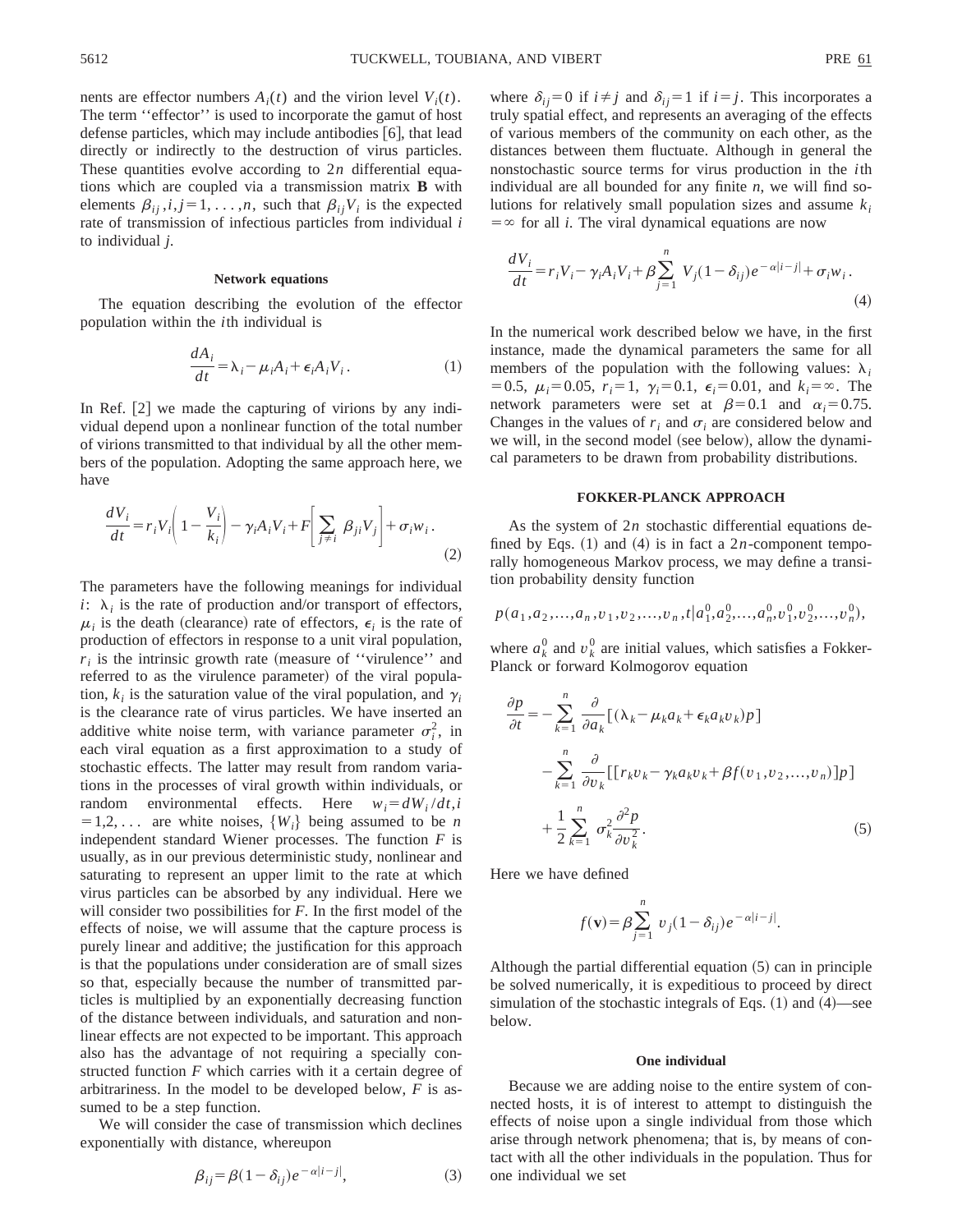$$
\frac{dA}{dt} = \lambda - \mu A + \epsilon A V,\tag{6}
$$

$$
\frac{dV}{dt} = rV - \gamma A V + \sigma \frac{dW}{dt},\tag{7}
$$

where *W* is a standard Wiener process. For this system the transition probability density function  $p(a,v,t|a_0,v_0)$  defined through

$$
p(a, v, t | a_0, v_0) da dv
$$
  
= Pr{ $A(t) \in [a, a + da), V(t) \in [v, v + dv), A(0)$   
=  $a_0, V(0) = v_0),$ 

satisfies the forward Kolmogorov or Fokker-Planck equation

$$
\frac{\partial p}{\partial t} = -\frac{\partial}{\partial a} \left[ (\lambda - \mu a + \epsilon a v) p \right] - \frac{\partial}{\partial v} \left[ (rv - \gamma a v) p \right]
$$

$$
+ \frac{\sigma^2}{2} \frac{\partial^2 p}{\partial v^2}.
$$
(8)

Solution of this equation, which is also not difficult using numerical methods, with appropriate boundary and initial conditions gives the joint probability density of the effector and virion densities, and thus enables one to determine quantities such as their moments at time *t* for a given starting pair  $(a_0, v_0)$ .

#### **NUMERICAL SOLUTIONS**

We have integrated the pair of coupled stochastic differential equations  $(6)$  and  $(7)$  using a strong Euler method. We have done this for the same values of  $\lambda$ ,  $\mu$ ,  $\epsilon$ ,  $r$ , and  $\gamma$  as above, and with the various values of  $\sigma$  which are to be used in the network equations. Without noise there are in general two equilibrium points for this system  $P_1 = (\lambda/\mu, 0)$  and  $P_2$  $=\left[r/\gamma\frac{\mu r-\lambda \gamma}{\epsilon r}\right]$ . For the above choice of parameters there is only one equilibrium point at  $P_1 = P_2 = (10,0)$ , and this is an asymptotically stable node. The initial virion level was set at  $V(0)=0.5$  with probability 1. The results of this integration are shown in Fig.  $1(a)$ , and are somewhat surprising. In this figure the values of the maximum mean virion level (20 trials) are plotted against the noise parameter  $\sigma$ . The error bars in this figure are not indicative of true 95% confidence intervals, but represent  $\pm 1.96$  times the maximum standard deviation of the virion level. It is seen that the deterministic maximum virion level is 79.63, but that the maximum decreases as the noise increases. The extent of the error bars increases from 0 in the deterministic case to 24.16 when  $\sigma$ =0.5. We also noted the time at which the mean virion level achieved its maximum level. This declined from 6.72 days in the deterministic case to 6.4 days when  $\sigma$  $=0.4$ . Thus the maximum is attained more somewhat rapidly in the presence of noise, but it has a smaller magnitude. The question arises as to whether this phenomenon is due to the particular choice of parameters which make the critical points coincide. To examine this, we numerically solved the stochastic equations with the same parameters as before, but with  $\mu$  = 0.1, and the corresponding results are shown in Fig. 1(b). With this new value of  $\mu$  there are two equilibria: the



FIG. 1. (a) Illustrating the effects of increased noise on the response in a single individual. The maximum mean virion level is plotted against increasing values of the noise parameter  $\sigma$ . The error bars, which are not exact confidence intervals, are explained in the text. Here there is one equilibrium point at  $(10,0)$  which is an asymptotically stable node. The parameter values are  $\lambda = 0.5$ effectors/day,  $\mu$ =0.05 days<sup>-1</sup>,  $r=1$  days<sup>-1</sup>,  $\gamma$ =0.1 days<sup>-1</sup> effectors<sup>-1</sup>,  $\epsilon$ =0.01 days<sup>-1</sup> virions<sup>-1</sup>, and  $k=\infty$  virions. Here and in all subsequent figures the units of viral load may be taken as those appropriate for certain influenza viruses, namely,  $10^{11}$  per ml of infected tisue [8]. The units for  $\sigma$  throughout are virions  $ml^{-1}$  time<sup>-1/2</sup>. (b) As in (a) except with  $\mu$ =0.10. There are now two equilibria, one of which at  $(10,5)$  is an asymptotically stable spiral point, the other being an unstable saddle point at zero virions.

point  $(5,0)$  is an unstable saddle, and  $(10,5)$  is an asymptotically stable spiral point. Thus the virus cannot be extinguished as the death rate of effectors is lowered. For this different configuration, with an extra critical point away from  $V=0$ , we again find that the maximum of the mean virion level tends downward as the noise level is increased and the speed at which the maximum is attained is slightly increased.

### **NETWORK RESPONSE WITH NOISE**

With the same values of the parameters as above, the system of stochastic differential equations  $(1)$  and  $(4)$  was numerically solved using a strong Euler method  $[9]$ . It was assumed that there was initially one infected individual at the center of a population of  $n=31$  individuals, resulting in a system of 62 coupled stochastic differential equations. Each individual, infected or not, had an initial effector density count of zero, and again the initial value of virion density in the first individual to be infected was set at 0.5. The parameters  $\sigma_i$  were all changed from zero (a deterministic case as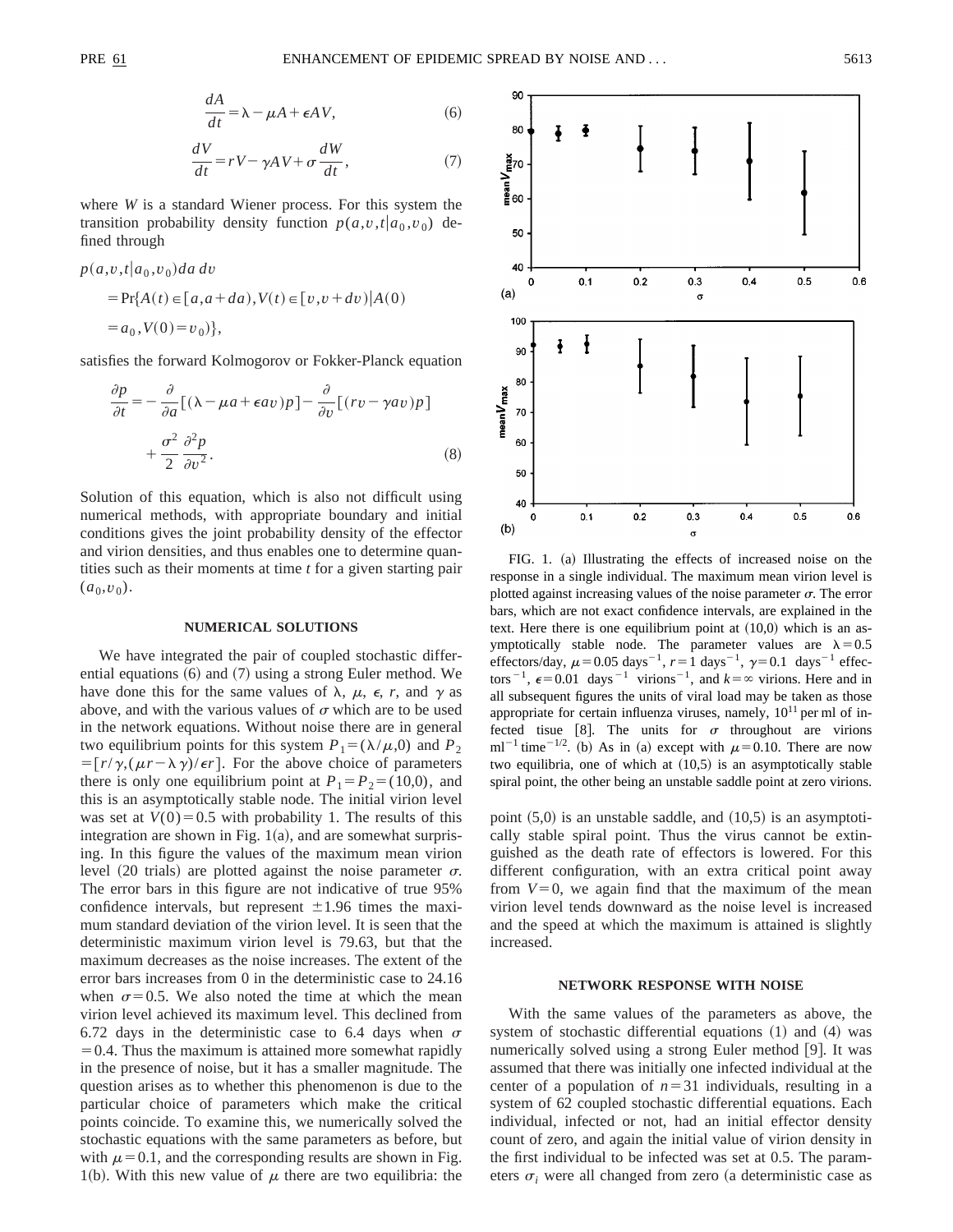

FIG. 2. Showing the effects of increasing noise level on the spread of virus across the population. In the top part of the figure are shown the results in the deterministic case ( $\sigma$ =0). In the middle records, a small amount of noise  $\sigma$ =0.005 speeds up the spread of virions and causes a slight increase in the average amplitude. In the lowest record, with a much larger value of  $\sigma$ =0.5, the spread across the population is greatly increased and the maximum virion level attained in individuals is uniform.

in Ref.  $[2]$  to 0.05 to examine the effects of noise on the spread of the epidemic through the population. Note that because there is no artificially imposed threshold, the entire population is infected to some extent even in the absence of noise. However, the parameter values given above, in the absence of noise, are such that the infection invades the whole population in the absence of noise, but the individual response, as measured by the peak viral load, becomes smaller as distance from the initially infected individual increases. This can be seen in the top part of Fig. 2, where the virion level is plotted against time with  $\sigma_i=0$ —for one half of the population. The individual responses are well distinguished. In the initially infected individual the peak viral density reaches a maximum value more than double that attained in the individuals furthest from the source. Furthermore, the time interval between the occurrences of the peak viral loads in the initially infected individual and in the last infected is about ten days. The fact that in the absence of



FIG. 3. For three values of the virulence parameter *r*, we show the variation in measures of the network response as the noise parameter  $\sigma$  increases. From top to bottom are shown the mean value of the amplitude  $\mathcal{A}$  [see Eq. (9)], the standard deviation of this quantity, and the mean and standard deviation of the speed V as defined in Eq. (10). Units for r may be taken as  $(5h)^{-1}$ .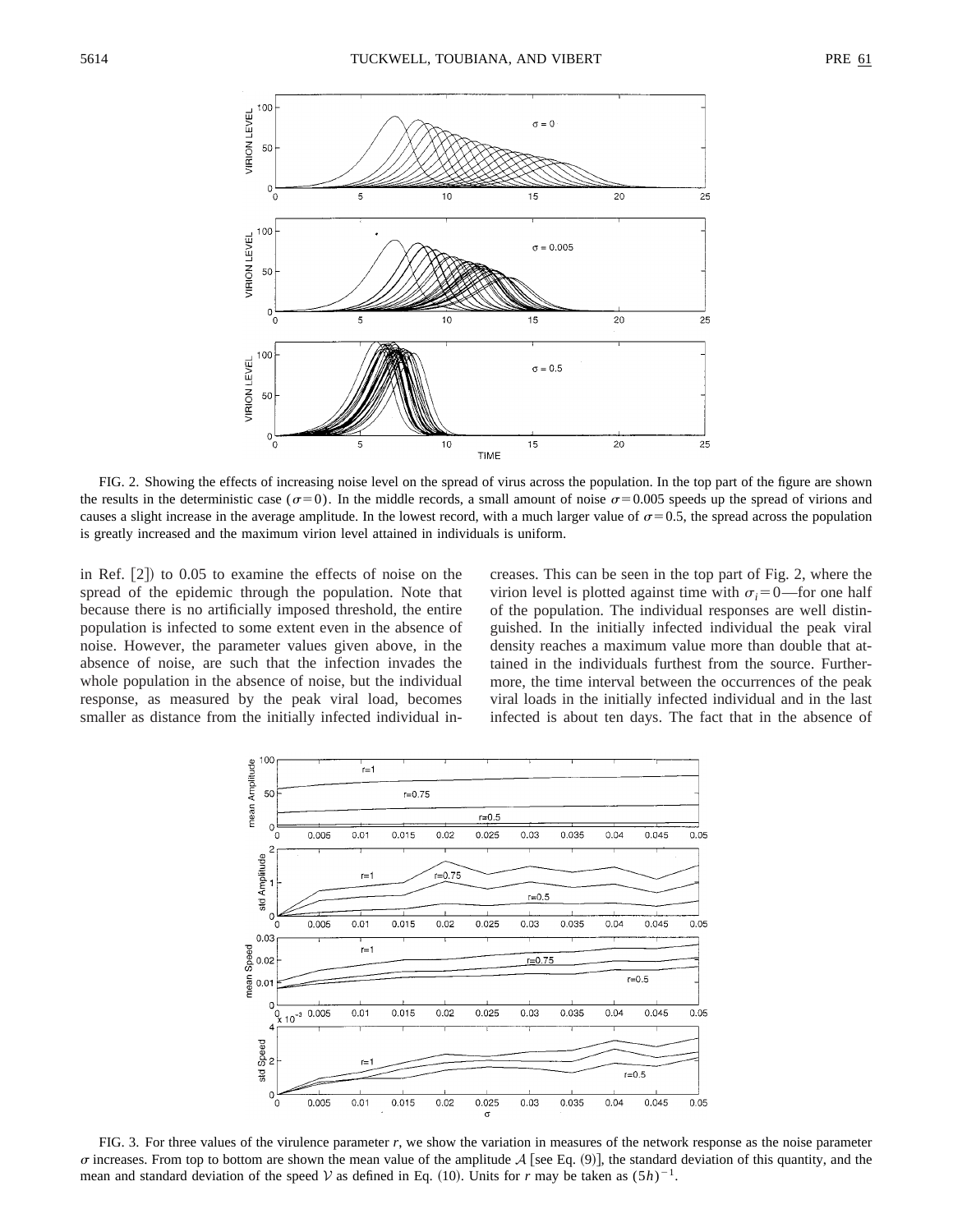

FIG. 4. Here we show the spatiotemporal development of the epidemic wave for the standard parameter values as given in the text.

noise individuals more remote from the initially infected one attain smaller virion levels is considered to be a deficiency in this first simpler unrestricted model.

When the noise is switched on at a low level, with  $\sigma_i$  $=0.005$ , the spread of infection throughout the population is more rapid and the responses are more uniform. The corresponding time courses of viral loads are shown in the middle part of Fig. 2. Thus a small amount of stochasticity in the background virion levels leads to an enhancement in both the amplitudes of the individual responses and in the alacrity with which the infection propagates throughout the noninfected parts of the population. When the noise parameters are increased to  $\sigma_i=0.5$ , the enhancement is much greater, as can be seen in the bottom part of Fig. 2. Here the amplitudes of the individual responses differ little among themselves, and the speed with which the maximum virion level propagates is greatly augmented. It can be seen that the spread across the population is almost immediate. It is also noteworthy that the acceleration and increase in the response occurs despite the fact that the noise terms are additive and have zero mean.

These phenomena are reflected in the time courses of the mean virion levels (not shown). When there is no noise ( $\sigma_i$  $=0$ ) the mean rises slowly to a maximum level of about 25. With a small amount of noise ( $\sigma$ <sub>i</sub>=0.005) the mean virion level rises more rapidly to attain a higher peak. With greatly increased noise ( $\sigma_i$ =0.5) a truly epidemic phenomenon occurs, as the mean virion level reaches a very large peak value in a very short time and subsides equally rapidly. One thus observes, in this simple model, two phenomena in relation to the effects of noise on the spread of disease through a viral dynamical network that are seen in neural networks, namely, an enhancement and a synchronization of the individual responses.

# **AMPLITUDE AND SPEED**

In order to more accurately quantify the effects of noise on the spread of virions throughout the host population, we compute, as a function of the noise parameters, the mean and standard deviation, across trials, of the amplitude  $A$  of the response. Let the maximum virion level in individual *i* be the random variable  $V_{\text{max},i}$ . Then we put

$$
\mathcal{A} = \frac{1}{n} \sum_{i=1}^{n} V_{\text{max},i}.
$$
 (9)

Also, we compute the mean and standard deviation of the speed  $V$  of spread. The latter is here pragmatically defined as follows. Let  $T_{\text{max},i}$  be the time at which the virion level attains its maximum value in the *i*th individual. Then let  $T_{\text{max}}$ be the largest of the  $T_{\text{max},i}$ , and let  $T_{\text{min}}$  be the smallest of these same random variables. The speed is

$$
\mathcal{V} = \frac{1}{T_{\text{max}} - T_{\text{min}}}.\tag{10}
$$

In Fig. 3 we show the variation in  $A$  and  $V$  as the noise level increased from  $\sigma$ =0 to 0.05 for the three values of the viral intrinsic growth parameter  $r=0.5$ , 0.75, and 1.0. It can be seen from the plot of mean amplitude that increasing *r* has a dramatic effect, which was already noted as a threshold phenomenon in Ref.  $[2]$ . In fact one can also observe that the rate of change of the mean amplitude with increasing noise is relatively small for all values of *r* investigated. There is also a gentle increase in the standard deviation of A. However, the relative increases in the means are greater than the corresponding increases in the standard deviations, so that the coefficient of variation of the maximal virion level must decrease as  $\sigma_i$  increases. Thus the response across the population becomes more uniform. The effects of increased noise on the speed of spread are more pronounced. For  $r=1$  (the standard value), increasing the noise parameter from  $0$  to  $0.5$ results in a nearly threefold increase in the speed of spread and an extremely large concomitant increase in the standard deviation of the spread. Further increases in  $\sigma$  resulted in a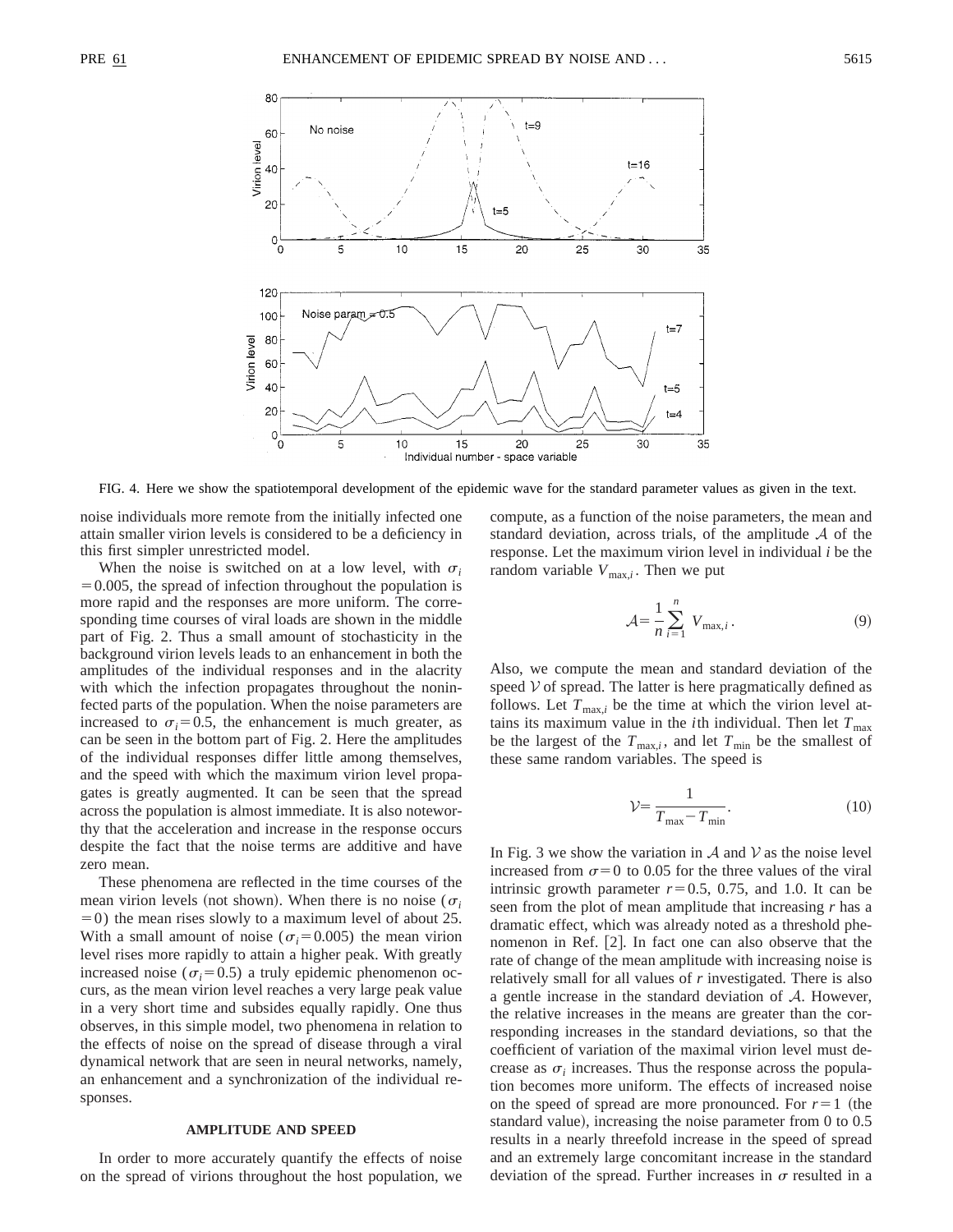

FIG. 5. (a) The virion levels are shown as functions of time for each member of the population of 31 individuals when only the middle individual is initially infected. In all three records,  $\sigma = 0.5$ . The upper set of results is for the unrestricted model, the middle set is for the second model (with threshold) with the same parameters, and the third set is for that same model with randomized parameters. (b) The maximum virion levels attained within the individuals in the three cases depicted in part (a).

continued growth in the overall amplitude of the response with no evidence of a stochastic resonance  $[10]$  effect. Similar results were found for the less virulent cases  $r=0.75$  and  $r=0.5$ . In Fig. 4 we show the profiles of the virion levels across the population. In the top part, there is no noise ( $\sigma$  $(50)$ , and the wavelike spread of the virus from the central initially infected individual throughout the population is discernible. In the lower part of Fig. 4 the results are shown for  $\sigma$ =0.5, at the times  $t$ =4, 5.5, and 7. The progressive wave is replaced by a stochastic and relatively haphazard growth pattern.

# **MODEL WITH THRESHOLD**

Although the model employed above has the advantages of simplicity and having a straightforward Fokker-Planck framework, it has two major shortcomings. First, there is no threshold for the growth of a viral population within an individual. Thus any contact with an infected individual leads immediately to a new infection. Second, there is theoretically no upper limit to the rate at which virions can be transmitted to an individual from all other infected individuals, regardless of the virion population already present. We have therefore considered a second stochastic dynamical network model which has both a threshold and an upper limit for the rate of transmission of virions to any individual. The effector equations  $(1)$  are assumed to be unaltered but the virion equations are changed as follows. Define

$$
T_i = \beta \sum_{j=1}^n V_j (1 - \delta_{ij}) e^{-\alpha |i - j|} + \sigma_i w_i.
$$
 (11)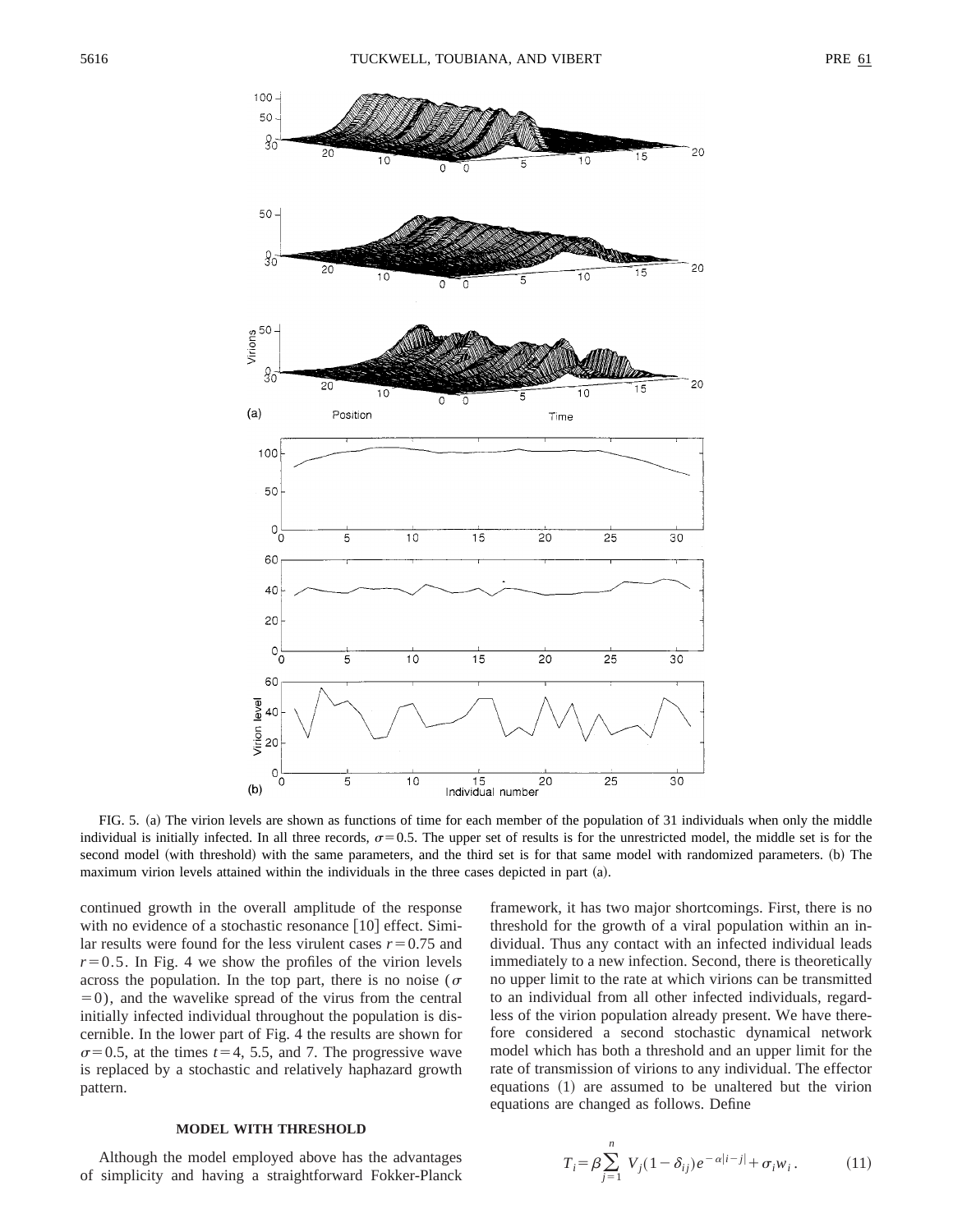Then

$$
\frac{dV_i}{dt} = r_i V_i - \gamma_i A_i V_i + H(T_i - v_{i,\text{thresh}}) \min(T_i, T_{i,\text{max}}),
$$
\n(12)

where  $v_{i,\text{thresh}} \ge 0$  is the threshold level of rate of viral transmission required to make a successful colonization in the *i*th host, and  $T_{i, max}$  is the maximal rate at which virions may be transmitted into the *i*th host. Here  $H(\cdot)$  is a unit step function at the origin.

Equations  $(1)$  and  $(12)$  were also integrated numerically, and the noise parameter varied as for the above unrestricted model. A comparison of results for the two models is shown in Figs.  $5(a)$  and  $5(b)$ . In Fig.  $5(a)$  we show threedimensional plots of virion levels against time in all the members of the population, all for a noise level of  $\sigma$ =0.5. The top set of results is for the first model with standard parameters (as above); in the middle part are the results for the threshold model with the same set of parameters; and the third set of results are for the second model with randomized parameters. Here the five parameters  $\lambda_i$ ,  $r_i$ ,  $\gamma_i$ ,  $\mu_i$ , and  $\epsilon_i$ were drawn randomly from normal distributions with mean values as in the deterministic case, and with standard deviations equal to one-tenth of the mean value. In Fig.  $5(b)$  are shown the maximum virion levels across the population for the three corresponding cases of Fig.  $5(a)$ .

In Fig.  $6(a)$  we show the mean values of the maximum virion levels  $(MMVL's)$  attained in the various individuals plotted against the noise parameter  $\sigma$ . For the unrestricted (first) model, discussed partly above, the MMVL is large even in the absence of noise. Increasing the value of  $\sigma$  from 0 to 0.3 makes the MMVL increase, in a linear fashion, to approximately 1.7 times its value without noise. After  $\sigma$  $=0.3$ , the MMVL continues to increase with the noise amplitude at all values up to  $\sigma$ =10, and there is no evidence of stochastic resonance in this model. In contrast, for the chosen values of the parameters, with a low threshold  $(v_{i,\text{thresh}})$  $=0.01$ ), there is no spread of disease at all either without noise or with very low levels of noise, it being emphasized that the noise added has zero mean. A rapid increase occurs in the MMVL as  $\sigma$  increases, until about the value  $\sigma$  $=0.25$ , whereupon the MMVL attains a maximum. The detail of this maximum is shown in Fig.  $6(b)$ . Thus a broad based stochastic resonance effect does occur, presumably in keeping with the nonlinearities induced by the threshold and maximal transmission rate. For the higher threshold case investigated, with  $v_{i,\text{thresh}}=0.1$ , there is no spread of virus throughout the population until considerable noise is present (again with zero mean), with an apparent threshold of about  $\sigma$ =0.2. With greater values of the noise amplitude, the MMVL rises quite sharply, but reaches a maximum at about  $\sigma$ =1.25 after which it again declines significantly as detailed in the lower part of Fig.  $6(b)$ . Thus there is again a broadbased stochastic resonance. A similar behavior was observed when, as indicated in the figure, the five parameters were chosen randomly as described above. Standard deviations of the maximum virion levels (SMVL's), were also obtained for the unrestricted model or the three cases of the second model mentioned above. In the first model, the SMVL decreased rapidly at first as  $\sigma$  increased, reflecting the uniformization



FIG. 6. (a) Comparison of results for the unrestricted model [Eqs.  $(1)$  and  $(4)$ ] with those of the model with a threshold and a maximum transition rate [Eqs.  $(1)$  and  $(12)$ ]. Mean values of the maximum virion levels are plotted against the noise parameter  $\sigma$ . The uppermost curve is for the first model, whereas all other curves are for the second model. For the curve marked *low threshold*,  $v_{i,\text{thresh}}=0.01$  for all *i*'s. For the remaining curves  $v_{i,\text{thresh}}=0.1$  for all *i*'s and in one case, as indicated, the parameters are randomized across the population. (b) Detail of the maxima in the mean maximum virion levels for the model with a threshold for the cases of low and high thresholds. For explanations, see text.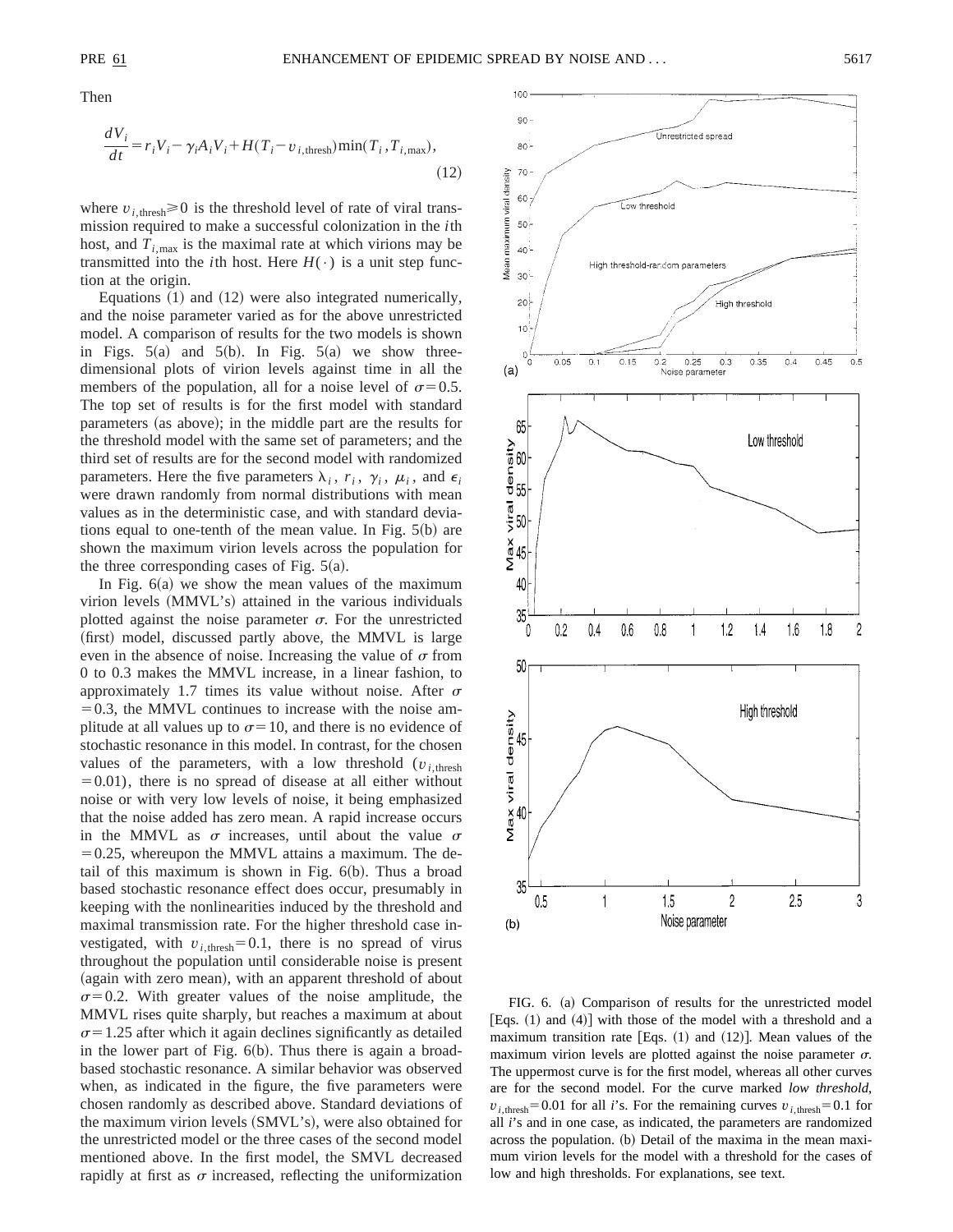of the response amplitude already noted above. For values of the noise parameter greater than about 0.5, the SMVL increased, probably because the deterministic component was masked by the noise. In the second model, with a low threshold, the SMVL grew quickly with  $\sigma$ , but remained very small, never exceeding a value of 4.6 or  $\frac{1}{10}$  of the mean. In the high threshold case, the SMVL remained very small, attaining a maximum value of about 10% of the mean when  $\sigma$ =0.4. With randomized parameters the SMVL is, as expected, much greater, being as large as 33% of the mean. Thus one sees that, in the second model, the noise is more crucial for spreading the disease but that the variation in individual responses is, for nonrandom parameters, small. The variability in responses is only significant if the five parameters themselves are drawn from probability distributions.

### **DISCUSSION AND CONCLUSIONS**

The spread of disease by virus or bacteria in human and other populations involves two main components, both of which must be included in a mathematical treatment. First, the dynamical processes which describe the within-host growth of the population of invading, disease-causing particles (e.g., virions). This is necessary because each disease has its particular temporal pattern of development, a factor which has been ignored in classical (*SIR* or *SEIR*) models. Second, a plausible model must contain a description of the dynamics of spread from infected to uninfected individuals. In our previous communication  $|2|$  we endeavored to introduce models with these two components by employing a dynamical systems approach to both the within-host development of a viral population and the transmission of virions from infected to uninfected hosts. Whereas previously we considered only deterministic effects, here we have addressed the inclusion of stochastic effects by the addition of white Gaussian noise to the dynamical equation satisfied by the virion numbers for each individual. Although there are many possibilities for the way in which noise is introduced, we chose the simplest as a useful starting point which gave the first model. The effects of noise on the growth of a viral population in an isolated individual were studied first, and led to the surprising result that the mean virion level was depressed as the amplitude of the noise increased. In many cases noise acts to increase the mean of a dynamical variable—for example, it increases the firing rate in neurons with subthreshold voltage modeled by an Ornstein-Uhlenbeck process  $[11]$ . However, the effect of noise varies depending on the mathematical properties of the system  $[12]$ . When noise was added to the viral epidemic network as in Eqs.  $(1)$  and  $(4)$  above, its most noticeable effect was to accelerate the spread of the disease across the population and

to make the amplitude of the response individuals more uniform across the population. No stochastic resonance was observed in this unrestricted transmission model. We also considered a more realistic but less tractable model in which there is a threshold rate required to instigate a new viral infection and a maximum rate of transmission to any individual from other host. Here the effect of noise was more dramatic, as it could give rise to an epidemic under circumstances where there was no spread of infection in the absence of noise. Furthermore, a broad-based stochastic resonance was found in this model. There are many factors which we did not have the space to discuss, such as the effects of various geometrical patterns of initial infection—see Ref.  $[2]$ , where we reported some details of this aspect for a deterministic model with threshold.

We remark that noise or stochastic efects may be introduced into a viral epidemic dynamical spatial network in several ways. For example, apart from the additive noise considered in this paper the transmission coefficients can be made into random processes. This can be achieved by making the number of encounters between individual *i* and individual *j* a Poisson process,  $N_{ij}$ , with rate parameter  $\lambda_{ij}$  $= e^{-\alpha |i-j|}$ . In the absence of threshold or limiting effects, the equations for the viral dynamics then become

$$
\frac{dV_i}{dt} = r_i V_i - \gamma_i A_i V_i + \beta \sum_{j=1}^n V_j (1 - \delta_{ij}) \frac{dN_{ij}}{dt}, \qquad (13)
$$

or there may be additive noise as well. An interesting diffusion approximation is obtained for Eq.  $(13)$ , namely,

$$
\frac{dV_i}{dt} = r_i V_i - \gamma_i A_i V_i + \beta \sum_{j=1}^n V_j (1 - \delta_{ij}) \lambda_{ij}
$$

$$
+ \beta \sqrt{\sum_{j=1}^n V_j^2 (1 - \delta_{ij}) \lambda_{ij}^2} \frac{dW_i}{dt}.
$$
(14)

A threshold may be introduced as above, but a more convenient way to do this is to introduce a cubic nonlinearity as in  $Ref. [2],$ 

$$
\frac{dV_i}{dt} = r_i V_i \left( 1 - \frac{V_i}{k_i} \right) (V_i - \theta) + \beta \sum_{j=1}^n V_j (1 - \delta_{ij}) \lambda_{ij}
$$

$$
+ \beta \sqrt{\sum_{j=1}^n V_j^2 (1 - \delta_{ij}) \lambda_{ij}^2} \frac{dW_i}{dt}, \qquad (15)
$$

where  $\theta$  is a threshold viral density. The use of Eq. (15) makes clear the analogy between neural and epidemic network models. We will pursue this aspect in future papers.

- [1] D. Hansel, G. Mato, and C. Meunier, Phys. Rev. E 48, 3470 ~1993!; R. Rodriguez and H. C. Tuckwell, *ibid.* **54**, 5585 ~1996!; L. Kruglyak and W. Bialek, Neural Comput. **5**, 21 ~1993!; J. Deppisch, H-U. Bauer, T. Schillen, P. Konig, R. Pawelzik, and T. Geisel, Network 4, 243 (1993).
- [2] H. C. Tuckwell, L. Toubiana, and J.-F. Vibert, Phys. Rev. E

**57**, 1063 (1998).

- [3] N. T. J. Bailey, *The Mathematical Theory of Infectious Diseases and its Applications* (Griffin, London, 1975).
- [4] A. L. Lloyd and R. M. May, J. Theor. Biol. **179**, 1 (1996).
- [5] M. Altmann, J. Math. Biol. 33, 661 (1995); M. Kretzchmar and L. G. Wiessing, AIDS 12, 801 (1998).